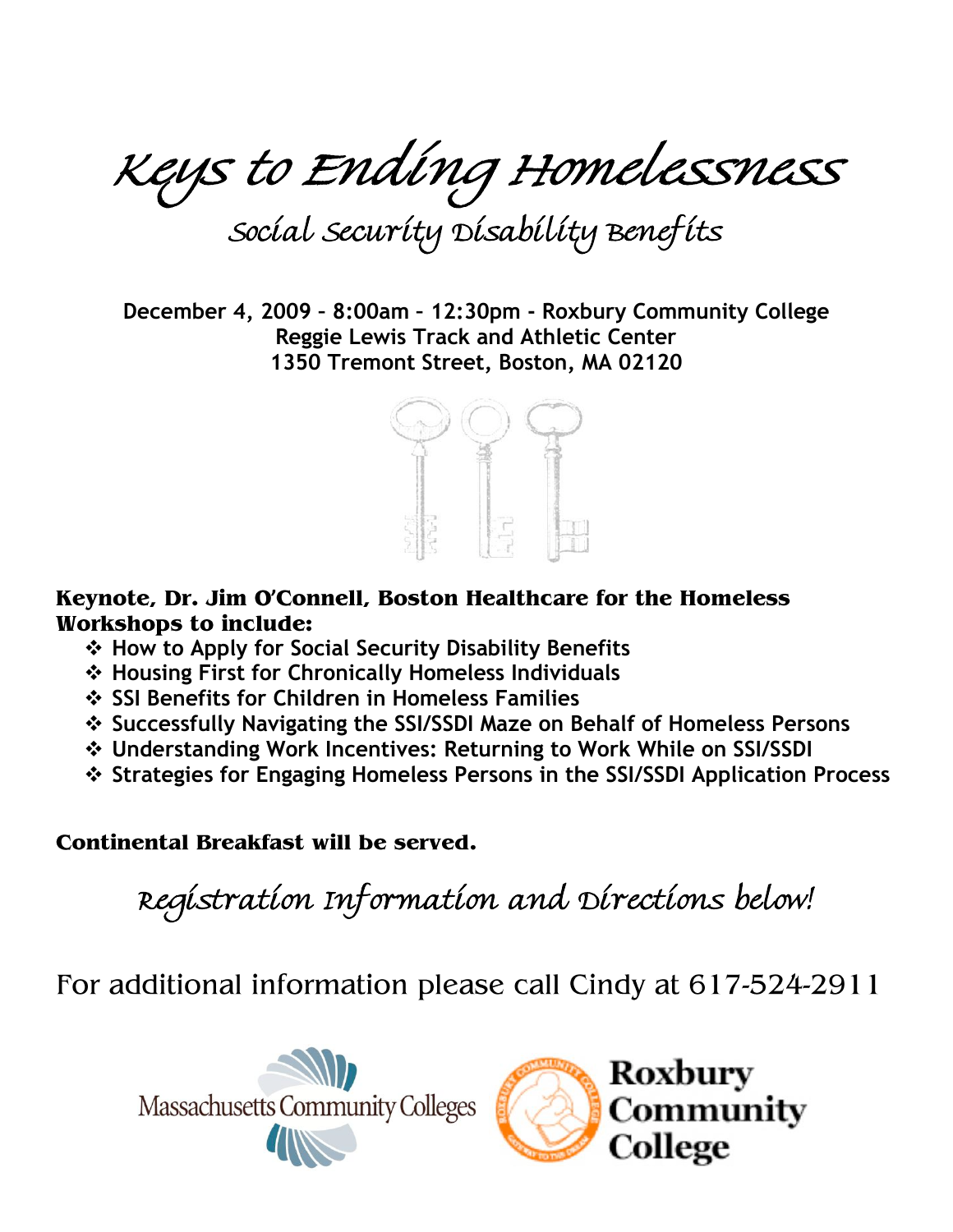Registration Jnformation Keys to Ending Homelessness Social Security Disability Benefits

**December 4, 2009 – 8:00am – 12:30pm ‐ Roxbury Community College Reggie Lewis Track and Athletic Center 1350 Tremont Street, Boston, MA 02120**

| Please print neatly to complete this Registration Form for each person planning<br>to attend.                  |  |
|----------------------------------------------------------------------------------------------------------------|--|
|                                                                                                                |  |
|                                                                                                                |  |
|                                                                                                                |  |
|                                                                                                                |  |
| Telephone: The contract of the contract of the contract of the contract of the contract of the contract of the |  |
| Email:                                                                                                         |  |

**Checks made out to Roxbury Community College in the amount of \$25 per person.**

**Mail to: Cindy Marcin MCCEO 294 Washington Street, Suite 301 Boston, MA 02108**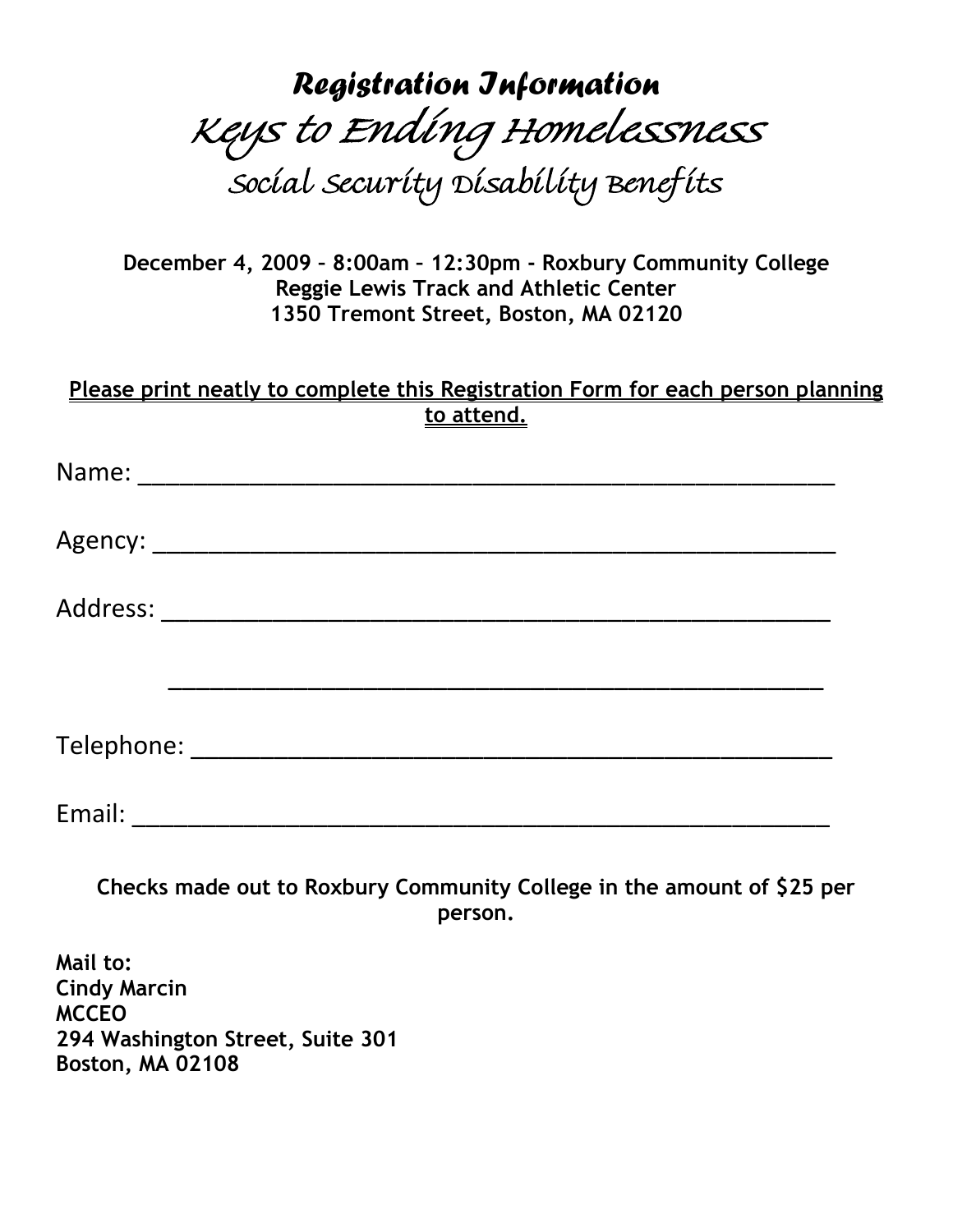# Driving Direction to RC C

## F rom West

From I-90 E Take the exit towards Prudential Ctr./Copley Square, Keep Left at the fork in the ramp. 0.21 miles Merge onto Avenue of the Arts/Huntington Ave/MA-9. 0.30 miles Turn left onto Massachusetts Avenue 0.22 miles Turn right onto Columbus Avenue/MA-28. 0.41 miles Turn left onto Melnea Cass Blvd/MA-28 S. 0.06 miles Turn right onto Tremont St/MA-28 S., Tremont St. becomes Columbus Ave. 0.48 miles Stay straight on Columbus Ave/MA-28 S. 0.21 miles

### From South

From MA-3 N becomes Southeast Exwy. Take the Southampton St. exit- exit number 16-towards Andrew Sq 0.20 miles Turn left onto Southampton St. 0.60 miles Stay straight to go onto Massachusetts Ave. 0.03 miles Turn left onto Melnea Cass Blvd. 0.88 miles Turn left onto Tremont St/MA-28. Tremont St. becomes Columbus Ave.0.49 miles Stay straight on Columbus Ave/MA-28 S. 0.21 miles

### F rom North

Take the I-93 S/US-1 S exit towards Boston/Cape Cod.0.40 miles Merge onto US-1 S. 0.44 miles US-1 S becomes Central Artery. 2.29 miles Take the exit number 18 towards Mass. Ave./Roxbury/Andrew Sq./South Bay Center. 0.48 miles Merge onto Mass Ave Connector. 0.22 miles Stay straight to go onto Melnea Cass Blvd. 0.88 miles Turn Left onto Tremont St/MA-28. Tremont St. becomes Columbus Ave. 0.49 miles Stay straight on Columbus Ave/MA-28 S.

#### F rom North

Take the I-93 S/US-1 S exit towards Boston/Cape Cod.0.40 miles Merge onto US-1 S. 0.44 miles US-1 S becomes Central Artery. 2.29 miles Take the exit number 18 towards Mass. Ave./Roxbury/Andrew Sq./South Bay Center. 0.48 miles Merge onto Mass Ave Connector. 0.22 miles Stay straight to go onto Melnea Cass Blvd. 0.88 miles Turn Left onto Tremont St/MA-28. Tremont St. becomes Columbus Ave. 0.49 miles Stay straight on Columbus Ave/MA-28 S.

# Public T ransportation

Take Orange Line Train Roxbury Crossing Station